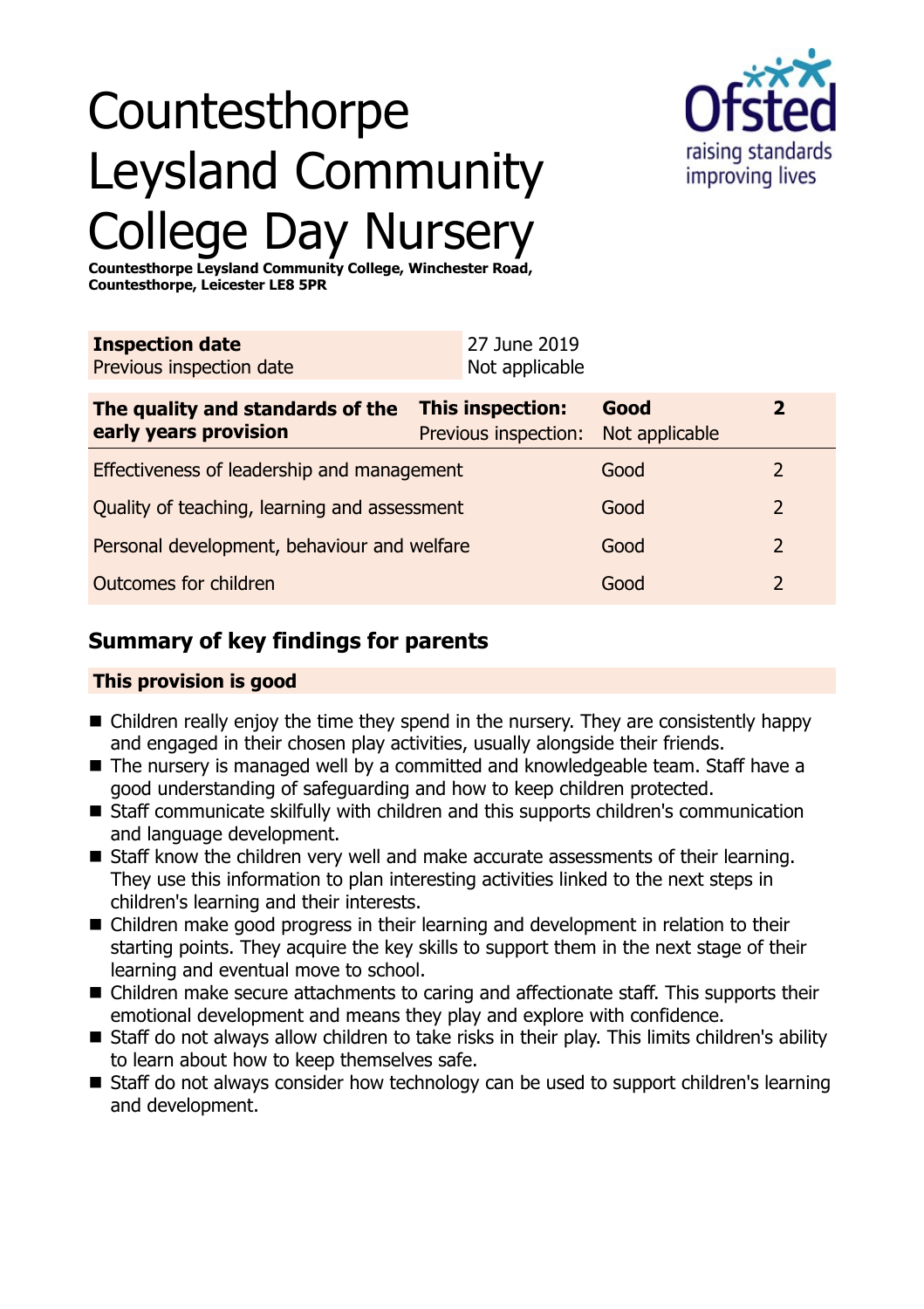# **What the setting needs to do to improve further**

## **To further improve the quality of the early years provision the provider should:**

- $\blacksquare$  provide more opportunities for children to take manageable risks during their play, to increase their ability to learn how to keep themselves safe
- continue to develop the arrangements for providing children with more consistent access to a range of technology in order to maximise their learning experiences.

### **Inspection activities**

- The inspector observed the quality of teaching during activities indoors and outdoors, and assessed the impact this has on children's learning.
- $\blacksquare$  The inspector spoke with staff and children during the inspection.
- $\blacksquare$  The inspector completed a joint observation with the nursery manager.
- $\blacksquare$  The inspector held a meeting with the nursery manager. He looked at relevant documentation and the evidence of the suitability of staff working within the nursery.
- $\blacksquare$  The inspector spoke with parents during the inspection and took account of their views.

## **Inspector**

Ben Hartley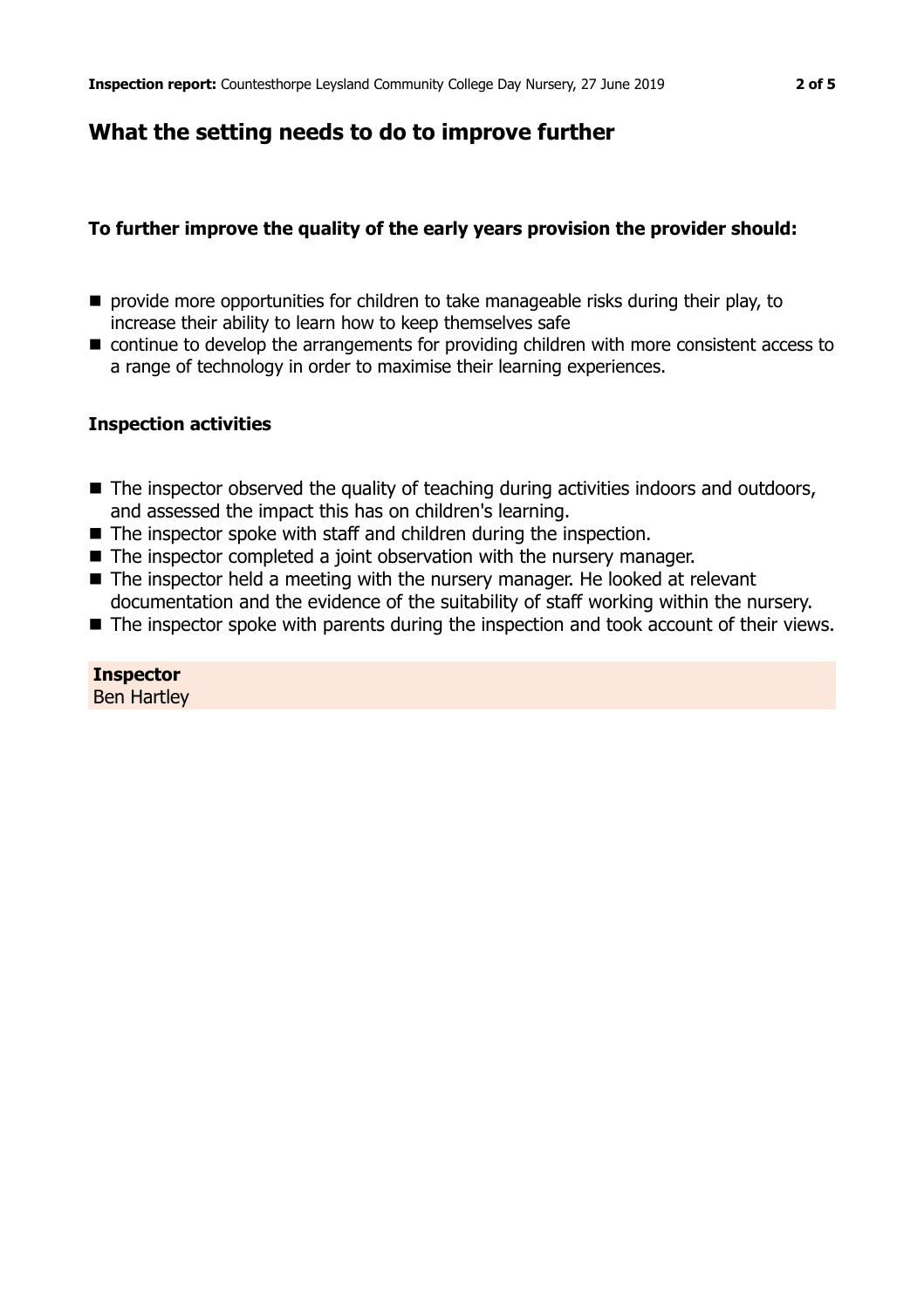# **Inspection findings**

## **Effectiveness of leadership and management is good**

The arrangements for safeguarding are effective. Staff have a secure knowledge of how to keep children safe and what actions to take if concerns are raised. The qualifications and experience of the staff team have a positive effect on the overall quality of practice within the nursery. The nursery works well with outside agencies, including local schools, to ensure that older children are emotionally prepared for the move to school. The manager regularly monitors staff practice and tracks the progress of groups of children. This enables her to monitor their progress and identify areas where further attention is required. This also demonstrates her ability to reflect on practice and analyse how the nursery can be improved further. Parents comment positively on the overall quality of the nursery. They feel that their children's development is supported and that staff communicate well with them on a daily basis.

### **Quality of teaching, learning and assessment is good**

Children demonstrate their engagement in learning and enjoy the wide range of interesting and well-planned activities. Staff communicate very skilfully with children. They understand the importance of allowing children time to build their own ideas and thoughts. Staff ask children questions at appropriate times. Younger children explore materials of different textures. For example, they play with farm animals and straw, making different sounds to represent each different animal. Staff support children's play well and encourage them to begin to share and play collaboratively alongside their friends. Older children sustain their interest and attention in their chosen play activities. They adapt their communication to different situations and are starting to solve problems together. They enjoy group learning times and listen keenly to each other.

#### **Personal development, behaviour and welfare are good**

Children develop positive relationships with staff and their peers. This helps them to settle quickly when they arrive at nursery, and move into their chosen play activities. Children really enjoy outdoor play and are curious about the world around them. They look for bugs in the mud and are eager to discover what other insects they can find. Children enjoy some responsibilities at mealtimes, such as being the 'water monitor'. They enjoy a balanced and healthy diet Children are encouraged to make choices and share their views about what they would like to do. Staff help children talk through minor disagreements and manage their behaviour well. This helps children to know what is expected of them and how their actions can affect others.

### **Outcomes for children are good**

All children make good progress from their individual starting points. Younger children are eager and interested learners. They ask questions to further their understanding and are curious. Older children acquire the key skills to support their readiness for future learning and eventual move to school. They demonstrate their confidence and use accurate mathematical language within their play. For example, as they build a tower together, they compare the height to each other and use words such as 'taller', 'shorter' and 'bigger' accurately.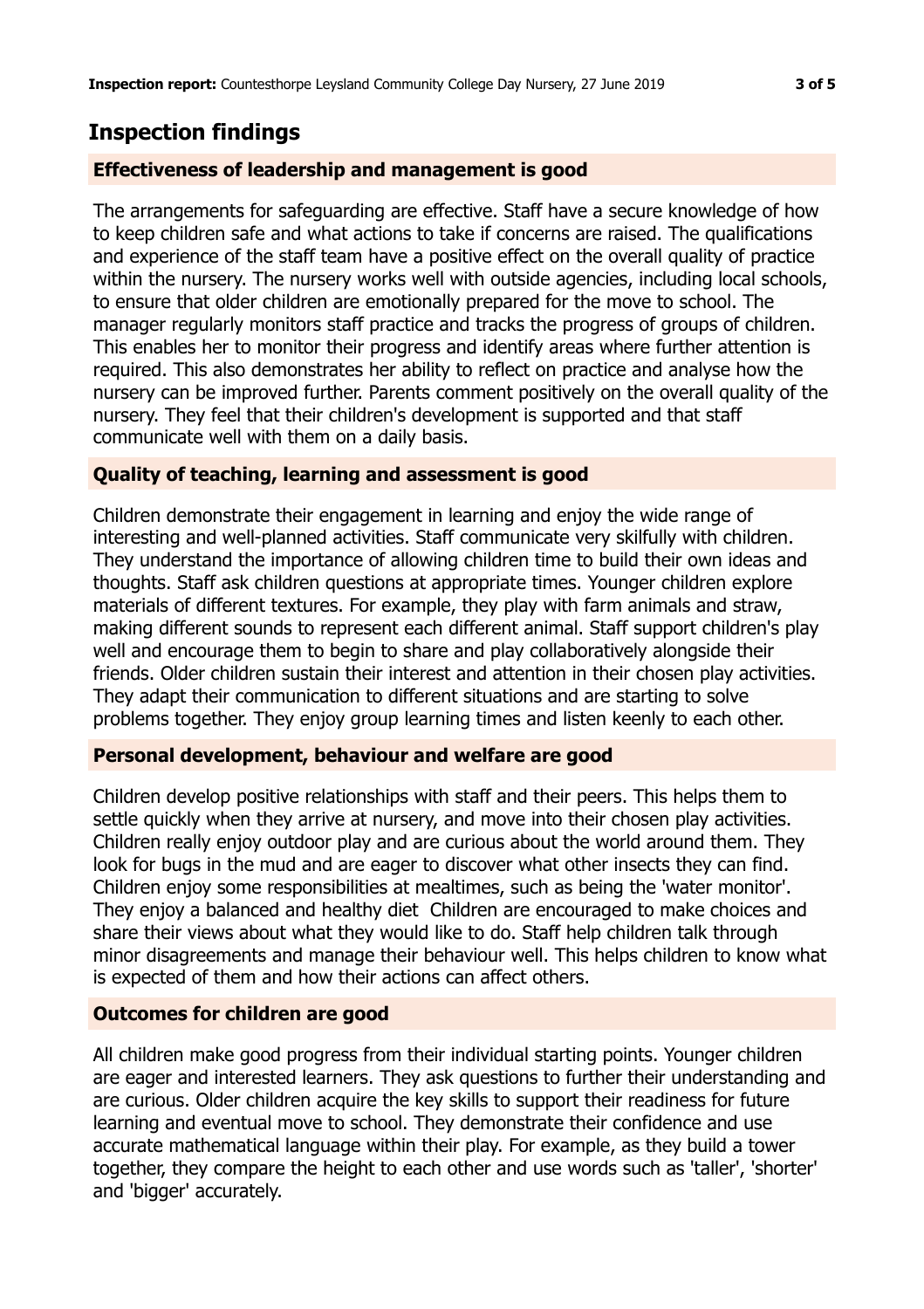## **Setting details**

| Unique reference number                             | EY542102                                                                             |  |
|-----------------------------------------------------|--------------------------------------------------------------------------------------|--|
| <b>Local authority</b>                              | Leicestershire                                                                       |  |
| <b>Inspection number</b>                            | 10089822                                                                             |  |
| <b>Type of provision</b>                            | Childcare on non-domestic premises                                                   |  |
| <b>Registers</b>                                    | Early Years Register, Compulsory Childcare<br>Register, Voluntary Childcare Register |  |
| Day care type                                       | Full day care                                                                        |  |
| Age range of children                               | $0 - 4$                                                                              |  |
| <b>Total number of places</b>                       | 51                                                                                   |  |
| Number of children on roll                          | 43                                                                                   |  |
| Name of registered person                           | Countesthorpe Leysland Community College                                             |  |
| <b>Registered person unique</b><br>reference number | RP542101                                                                             |  |
| <b>Date of previous inspection</b>                  | Not applicable                                                                       |  |
| <b>Telephone number</b>                             | 01162771555                                                                          |  |

Countesthorpe Leysland Community College Day Nursery registered in 2016. The nursery employs 11 members of childcare staff. 10 of these hold appropriate early years qualifications at level 3 or above. The manager holds a level 4 qualification. The nursery opens from Monday to Friday all year around, except for a week at Christmas. Sessions are from 7.30am until 6pm. The nursery provides funded early education for two-, threeand four-year-old children.

This inspection was carried out by Ofsted under sections 49 and 50 of the Childcare Act 2006 on the quality and standards of provision that is registered on the Early Years Register. The registered person must ensure that this provision complies with the statutory framework for children's learning, development and care, known as the early years foundation stage.

Any complaints about the inspection or the report should be made following the procedures set out in the guidance Complaints procedure: raising concerns and making complaints about Ofsted, which is available from Ofsted's website: www.ofsted.gov.uk. If you would like Ofsted to send you a copy of the guidance, please telephone 0300 123 4234, or email [enquiries@ofsted.gov.uk.](mailto:enquiries@ofsted.gov.uk)